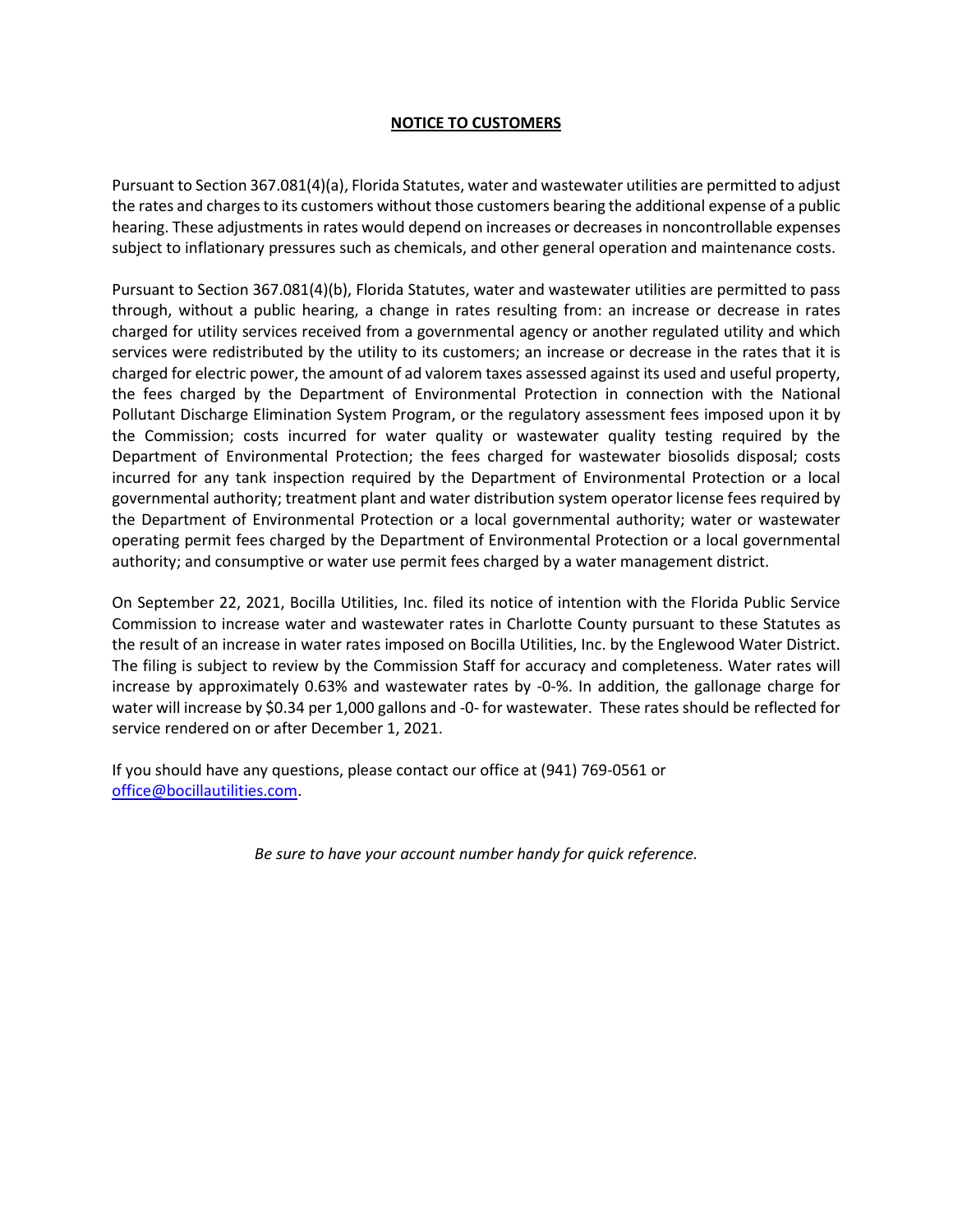## **RESIDENTIAL SERVICE**

### **RATE SCHEDULE (RS)**

Available throughout the area served by the Company. AVAILABILITY -

- For water service for all purposes in private residences and individually metered APPLICABILITY apartment units.
- Subject to all of the Rules and Regulations of this Tariff and General Rules and **LIMITATIONS-**Regulations of the Commission.

#### Monthly **BILLING PERIOD -**

 $RATE -$ 

| <b>Base Facility Charge</b>                  |
|----------------------------------------------|
| \$<br>56.06                                  |
| \$<br>84.09                                  |
| 140.15                                       |
| 280.30                                       |
| 448.48                                       |
| 896.96                                       |
| 1,401.50                                     |
| 2,803.00                                     |
| \$<br>4,484.80                               |
|                                              |
| 10.53                                        |
| 12.10                                        |
| \$<br>20.00                                  |
| \$<br>\$<br>\$<br>\$<br>\$<br>\$<br>\$<br>\$ |

**Base Facility Charge** MINIMUM CHARGE -

TERMS OF PAYMENT - Bills are due and payable when rendered. In accordance with Rule 25-30.320, Florida Administrative Code, if a Customer is delinquent in paying the bill for water service, service may then be discontinued.

**EFFECTIVE DATE -**December 1, 2021

**TYPE OF FILING -**2021 Price Index & Pass-Through

WS-2021-0090

#### R. CRAIG NODEN **ISSUING OFFICER**

**PRESIDENT TITLE**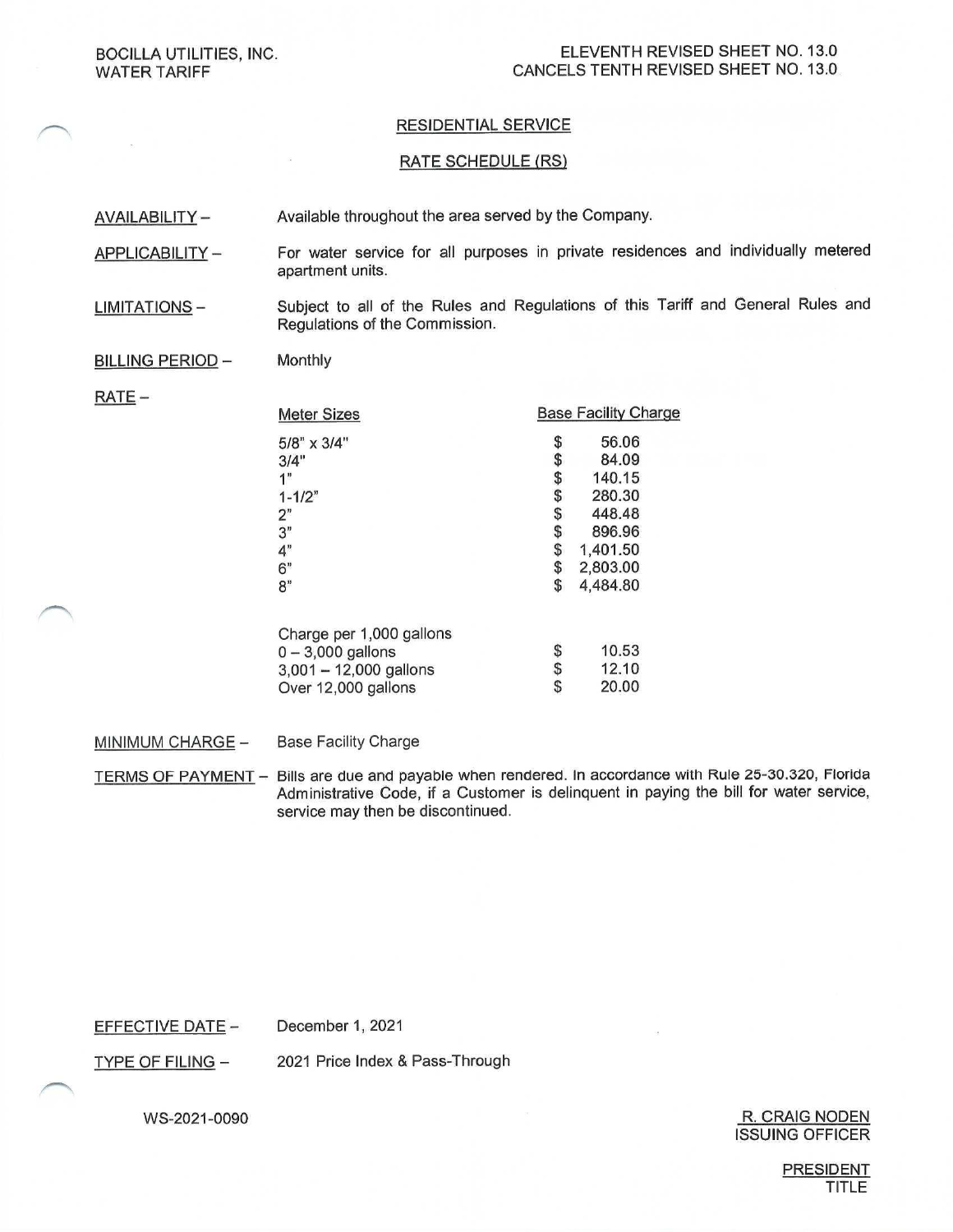# FLORIDA PUBLIC SERVICE COMMISSION

# **APPROVED**

AUTHORITY NO. WS-2021-0090

DOCKET NO. N/A

ORDER NO. N/A

EFFECTIVE: December 1, 2021

Judy Harlow

**DIRECTOR DIVISION OF ECONOMICS**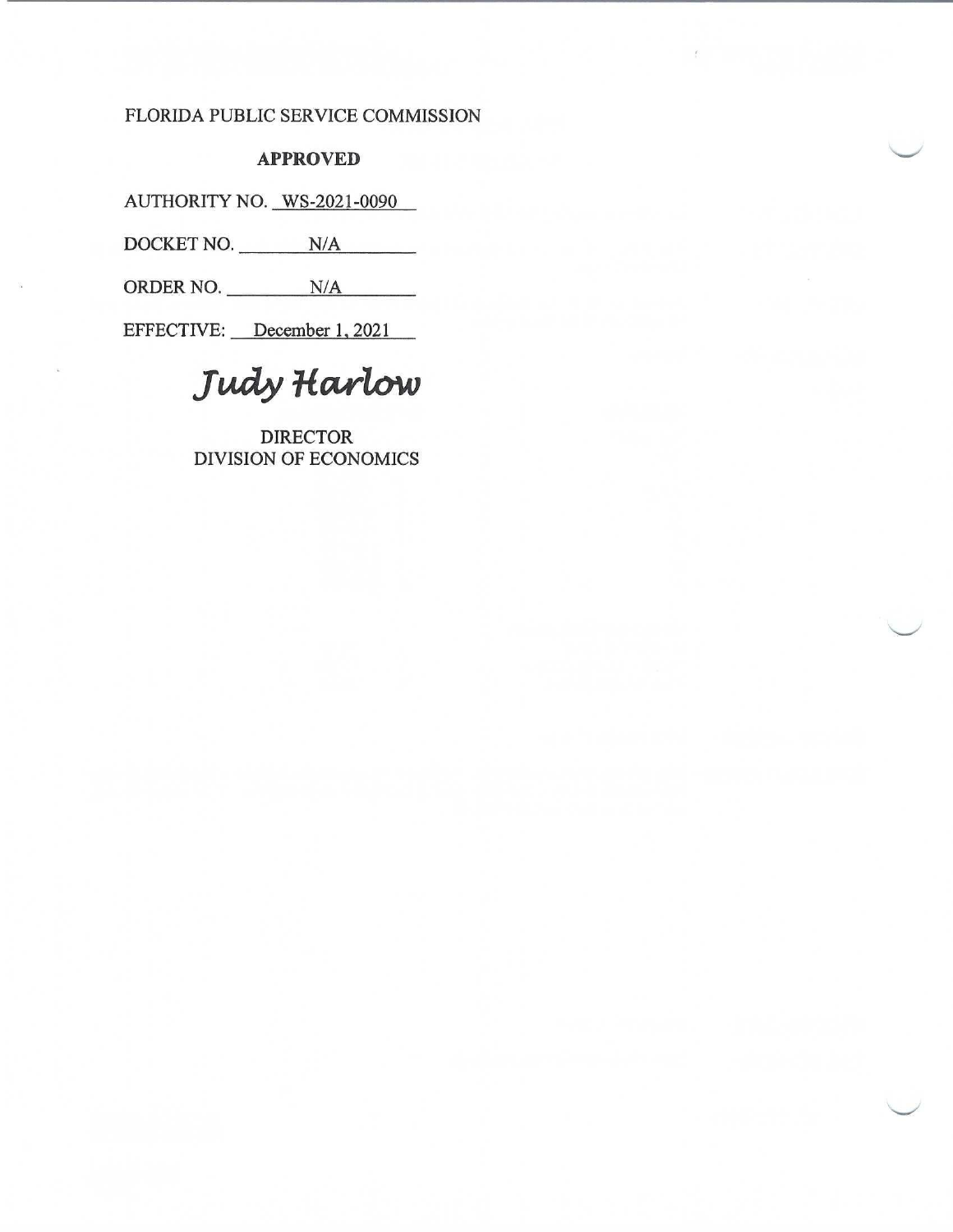**BOCILLA UTILITIES, INC. WATER TARIFF** 

### PRIVATE FIRE PROTECTION SERVICE

#### **RATE SCHEDULE (FPS)**

- **AVAILABILITY -**Available throughout the area served by the Company.
- APPLICABILITY-For private fire protection service to customers.
- **LIMITATIONS-**Subject to all of the Rules and Regulations of this Tariff and General Rules and Regulations of the Commission.

#### **BILLING PERIOD -**Monthly

### $RATE -$

| <b>Meter Sizes</b> | <b>Base Facility Charge</b> |        |
|--------------------|-----------------------------|--------|
| $5/8$ " x $3/4$ "  | S                           | 4.67   |
| 3/4"               | \$                          | 7.01   |
| 1"                 | \$                          | 11.68  |
| $1 - 1/2$ "        | S                           | 23.36  |
| 2"                 |                             | 37.37  |
| 3"                 | S                           | 74.75  |
| 4"                 | S                           | 116.79 |
| 6"                 |                             | 233.58 |
| 8"                 |                             | 373.73 |

MINIMUM CHARGE -**Base Facility Charge** 

TERMS OF PAYMENT - Bills are due and payable when rendered. In accordance with Rule 25-30.320, Florida Administrative Code, if a Customer is delinquent in paying the bill for water service, service may then be discontinued.

**EFFECTIVE DATE -**December 1, 2021

**TYPE OF FILING -**2021 Price Index & Pass-Through

> R. CRAIG NODEN **ISSUING OFFICER**

> > **PRESIDENT TITLE**

WS-2021-0090